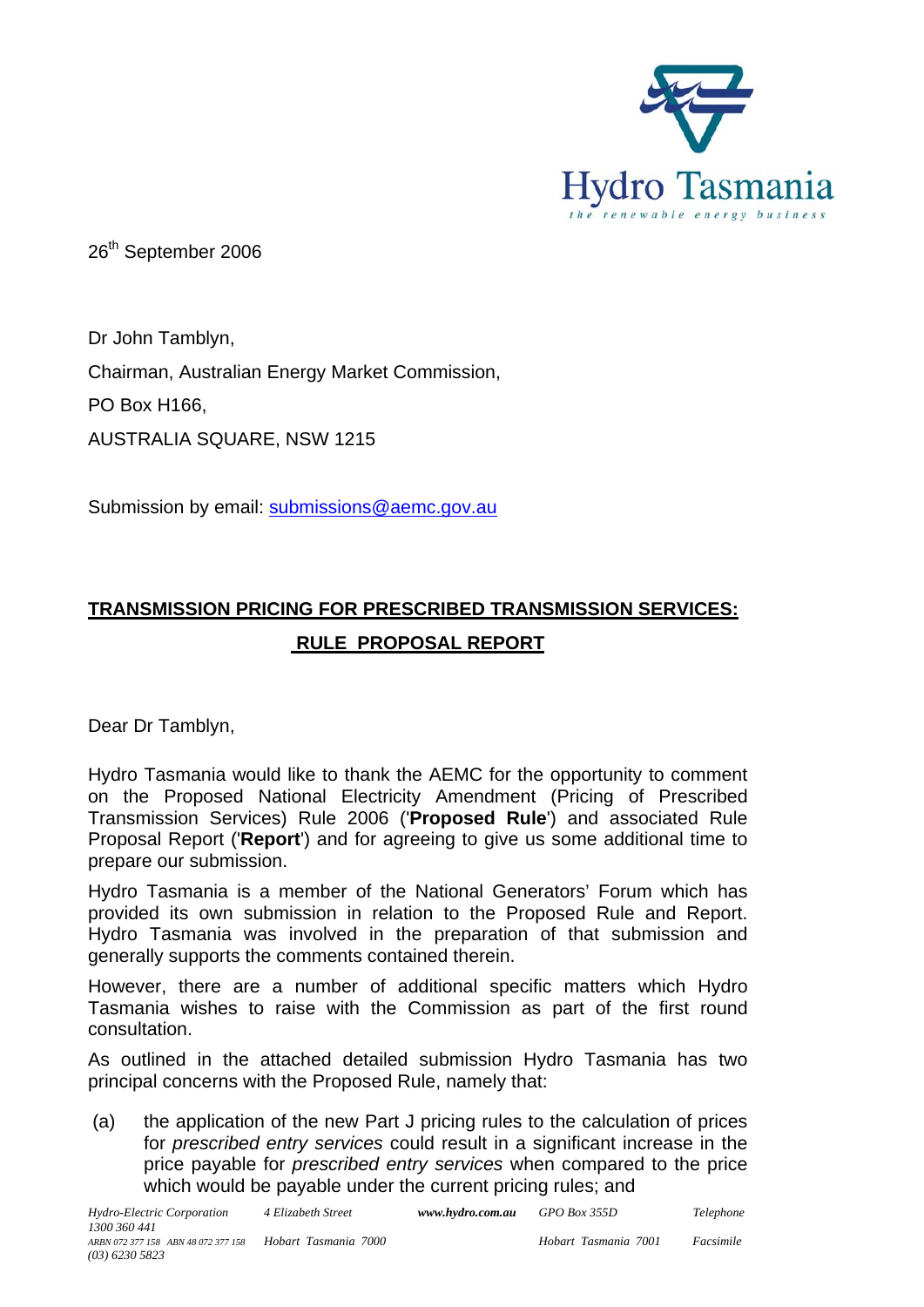(b) Rule 6A.33 in its current form may not be sufficient to 'grandfather' the manner in which the prices for *prescribed entry services* are calculated in the future under pre 24 August 2006 *connection agreement* where the *connection agreement* provides for the calculation of charges in accordance with the pricing rules under the NER.

Hydro Tasmania would very much welcome the opportunity to meet with the Commission in order to discuss the matters raised in this submission and our views about possible solutions to the potential outcomes identified in the submission. In that regard, I will contact your office in the near future to arrange a time for a meeting to discuss our submission.

In the meantime, please contact John Arneaud on 0408 589 513 or by email on [john.arneaud@hydro.com.au](mailto:john.arneaud@hydro.com.au) if you have any questions.

Yours sincerely

David Bowker

Manager Regulatory Affairs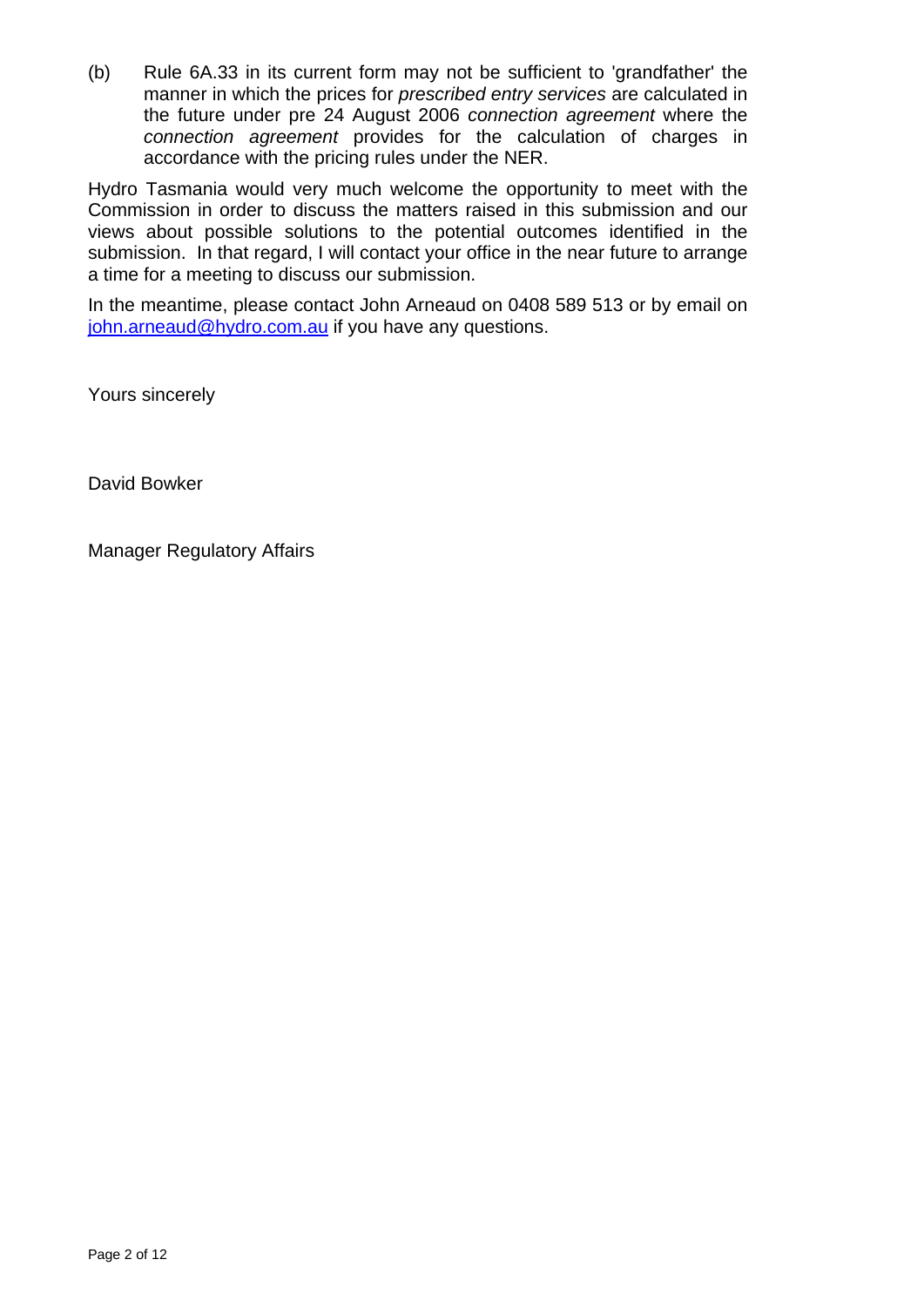#### **DETAILED SUBMISSION**

#### **1. Introduction**

#### **1.1 Overview**

 $\overline{a}$ 

Hydro Tasmania is concerned that the Proposed Rule (and, in particular, the transitional provisions in Rule 6A.33) do not give full effect to what Hydro Tasmania understands to be the intentions of the Commission.

In particularly, Hydro Tasmania is concerned that:

- (a) the application of the new Part J pricing rules to the calculation of prices for *prescribed entry services* could result in a significant increase in the price payable for *prescribed entry services* when compared to the price which would be payable under the current pricing rules; and
- (b) Rule 6A.33 in its current form may not be sufficient to 'grandfather' the manner in which the prices for *prescribed entry services* are calculated in the future under pre 24 August 2006 *connection agreement* where the *connection agreement* provides for the calculation of charges in accordance with the pricing rules applying under the NER.

## **1.2 Application of Proposed Rule to Hydro Tasmania**

These issues are of practical concern to Hydro Tasmania because it is currently being provided with services which will be deemed $<sup>1</sup>$  $<sup>1</sup>$  $<sup>1</sup>$  to be</sup> *prescribed entry services* for the purposes of the Proposed Rule. That is (in Hydro's Tasmania's case) *entry services* provided using assets which as at 9 February 2006 were included in Transend's regulatory assets base under Transend's existing revenue determination.

Those services are provided under a *connection agreement* which was first made on 1 July 1998 (i.e. before the commencement of the NEM) and was last amended before Tasmania's entry into the NEM and before the National Electricity Rules ('**NER**') commenced to apply in Tasmania.

We also believe that the Proposed Rule is likely to have a greater impact on Hydro Tasmania (as compared to other generators) due to the unique nature of Hydro Tasmania's generation portfolio and the manner in which its power stations are connected to the Tasmanian transmission system.<sup>[2](#page-2-1)</sup>

<span id="page-2-0"></span><sup>1</sup> Under [draft] Rule 11.5.11 of the National Electricity Amendment (Economic Regulation of Transmission Services) Rule 2006.

<span id="page-2-1"></span> $2$  Unlike other types of generation a power station generating hydro electricity must be located at the fuel source (i.e. at the relevant dam or river). Therefore, any locational signals which may be provided by transmission pricing would have little practical impact on where a hydro power station is located. Secondly, as a result of the first reason, Hydro Tasmania has a greater number of smaller power stations and many of these power stations are connected via radial transmission lines.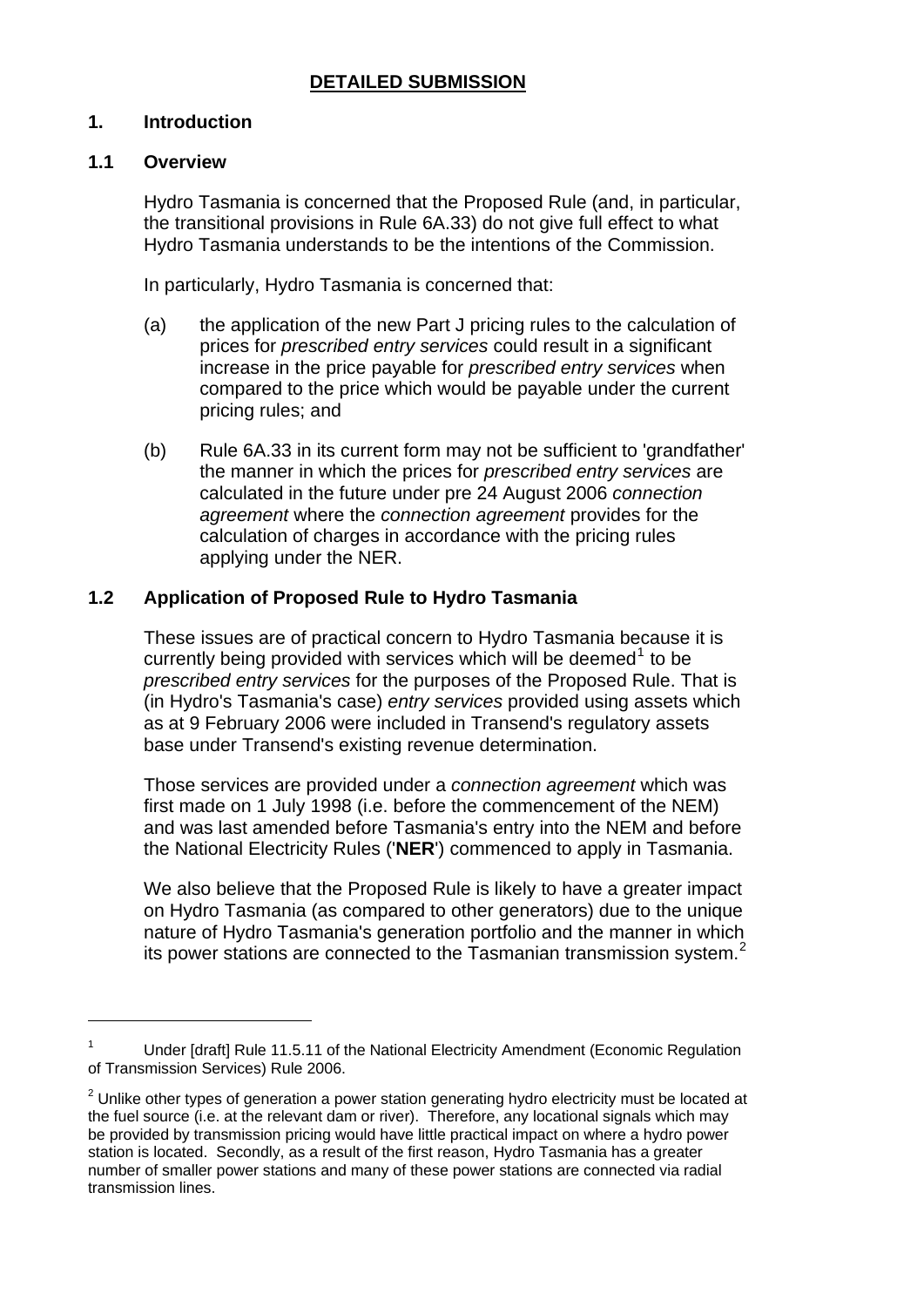## **2. Intended application of new Part J pricing rules, and principles in the Report**

The Report suggests that the Proposed Rule is based on various propositions including:

- (a) 'that existing arrangements may continue to apply' (paragraph 2.11);
- (b) that the Proposed Rule 'works to accommodate existing arrangements' and it is the Commission's 'intention to confirm that under the Proposed Rule, TNSPs can continue to apply existing pricing methodologies but that appropriate modifications consistent with the principles can [may] also be made' (page 48);
- (c) (at page 13) that, in relation to the key transmission pricing issues identified by the Commission, the Commission considers that the current approach to these issues is generally consistent with the NEM Objective and it has not proposed 'substantive changes' in relation to their current treatment in the NER;
- (d) (at page 34) that the Proposed Rule is based on three key propositions. The first is confirming 'the broad acceptability of the approach to pricing in the existing Rules'. The second key proposition involves recasting of the pricing rules to a principlesbased form 'while confirming that existing arrangements may continue to apply and [the third key proposition] providing certainty regarding pricing outcomes'.

Hydro Tasmania raises the following issues about the effect of the new pricing rules against the background of these intended outcomes.

## **3. Issues with Part J pricing rules**

## **3.1 Price shock if new pricing rules apply**

Hydro Tasmania considers that the intended outcomes described in the Report are unlikely to result if the new pricing rules in Part J are applied to the calculation of charges for existing *prescribed transmission services* - that is those services grandfathered by [draft] Rule 11.5.11.

If the effect of the Proposed Rule (including the transitional provisions) is that the new pricing rules apply to fixing the charges for deemed *prescribed transmission services* there is likely to be a very significant 'price shock' when the new rules commence. $\dot{3}$  $\dot{3}$  $\dot{3}$ 

The prospect of a price shock arises for two main reasons.

 $\overline{a}$ 

<span id="page-3-0"></span> $3$  Please note that Hydro Tasmania has not had sufficient time to calculate the likely level of any increase. However, initial work confirms that it would be significant depending upon how the new pricing rules were applied.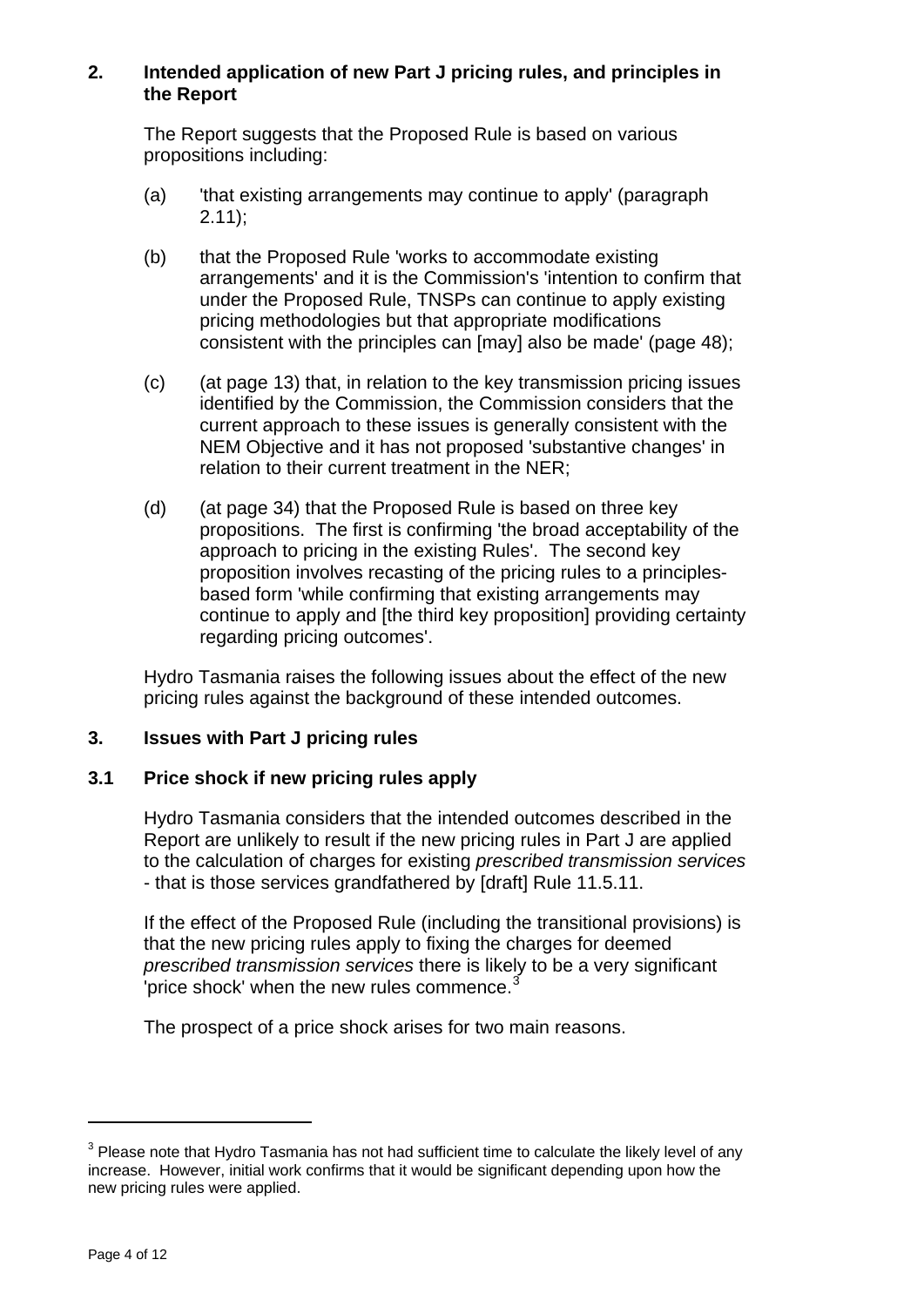The first reason relates to the manner in which the new 'causer pays' approach could operate in relation to radial lines which are used to service both generators and shared network requirements. This in practice may result in increased cost allocations for *prescribed entry services[4](#page-4-0)* when compared to the current position.

If a TNSP was required to apply new Part J to the calculation of the prices for *prescribed entry services*, the new pricing rules would require the TNSP to identify those assets which are directly attributable (on a causation basis) to the provision of those services.

That raises the prospect of the cost of assets which, under the current pricing rules in Chapter 6, are treated as part of the shared network (because they are not 'fully dedicated to providing connection to a single Generator or group of Generators' or because they are 'shared to a greater or lesser extent by all users') being regarded as being directly attributable to providing *prescribed entry services* to the relevant generator.

The second reason is the potential effect of the proposed "priority ordering" principles (which are reflected in the cost adjustment rules<sup>[5](#page-4-1)</sup> and definition of 'stand-alone amount'<sup>[6](#page-4-2)</sup> in the Proposed Rules).

## **3.2 Causation test for** *attributable cost share*

Under the Proposed Rule that portion of the AARR for *prescribed transmission services* (i.e. the ASRR) is to be allocated to each category of *prescribed transmission services* on the basis of *attributable cost*  share for that category of services<sup>[7](#page-4-3)</sup>.

Rule 6A.22.5 deals with the calculation of the *attributable cost share* for a *category of prescribed transmission services*. The calculation of the *attributable cost share* requires identification of the costs of the *transmission system* assets 'directly attributable (on a causation basis)' to the provision of a *category of prescribed transmission services*.

In the case of *prescribed entry services* Rule 6A.22.6 sets out the rules for calculation of the *attributable connection point cost share* in relation to that *category of prescribed transmission services*. Again application of the test involves identification of the costs of the *transmission system*  assets 'directly attributable (on a causation basis)' to the provision of *prescribed entry services* at a *transmission network connection point*.

We have identified a number of uncertainties concerning the intended operation of the causation test.

 $\overline{a}$ 

<span id="page-4-0"></span><sup>4</sup> As defined by Rule 6A.22.2.

<span id="page-4-1"></span><sup>5</sup> In Rule 6A.24.2(c).

<span id="page-4-2"></span><sup>6</sup> Defined in Rule 6A.22.2.

<span id="page-4-3"></span><sup>7</sup> Rule 6A.22.4.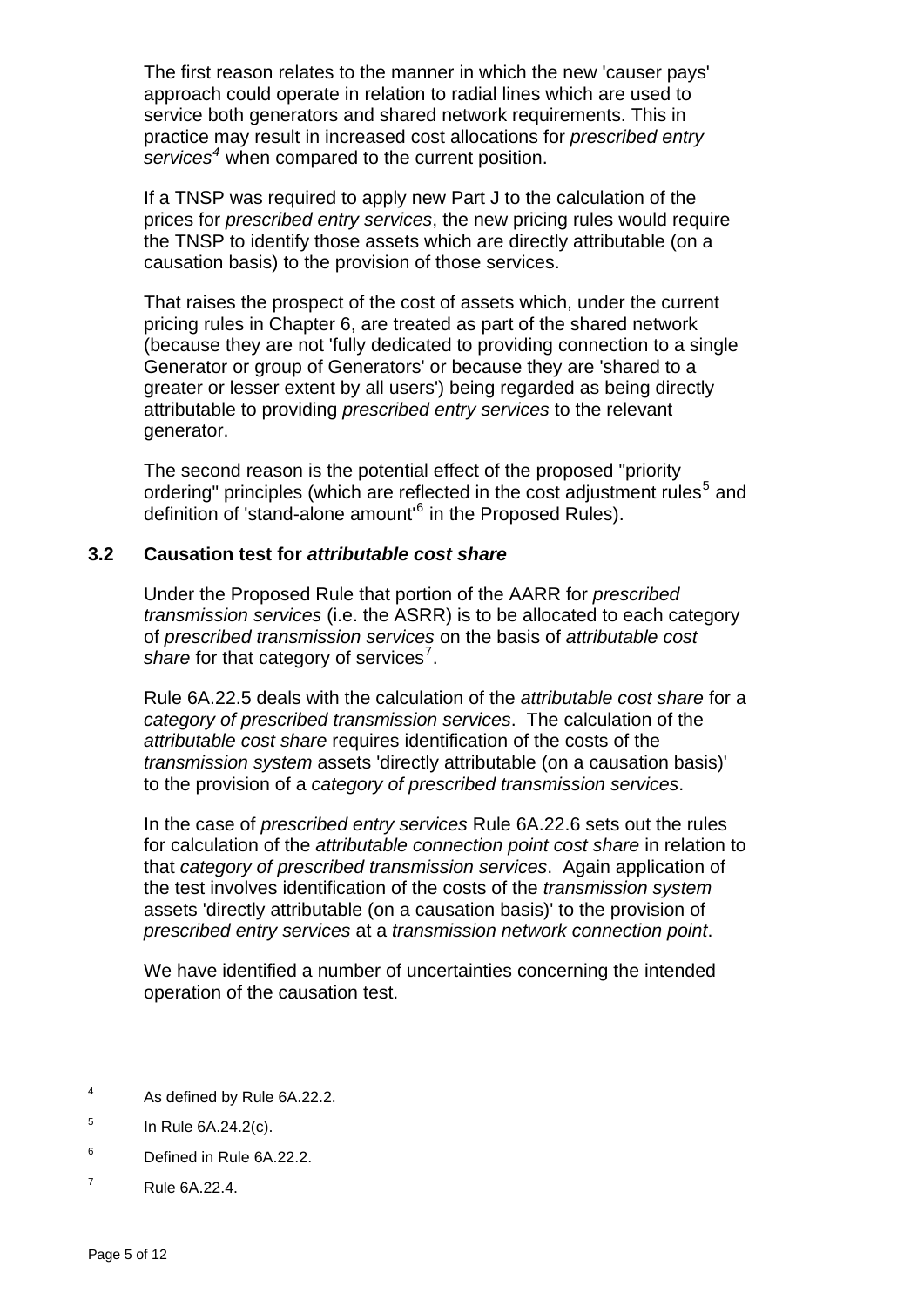## **3.3 Uncertainty about intended meaning of the causation test and application of the test**

The first uncertainty is the date at which the causation test is to be applied.

At what date is the causation assessment to be made? There logically seem two possibilities under the Proposed Rules. The first would be the first occasion on which Part J has to be applied by a TNSP in respect of an asset. At that time the TNSP would ask what assets are directly attributable to the categories of services then being provided.

The second possibility is that causation is to be judged as at the date the asset first came into existence.

Some elements of the discussion in section 4.1.3 of the Report appear to support the second interpretation. However, the proposed timing of the test remains unclear.

The Report could also be read as suggesting that causation is to be determined on a once and for always basis as at the time that the asset in question is developed. This seems to be the implication from the discussion in the Report at page 53 which says:

'Attribution based on causation implies that attribution does not change if and when use of the asset (or subject of the expenditure) changes.'

This statement suggests that the test require identification of the reason why the asset was constructed in the first place? If so, what happens if the use of the asset has changed over time including where this change occurs before the commencement of the new pricing rules?

In addition, is it really appropriate to apply a causation test to assets which were developed prior to the commencement of the NEM by a vertically integrated electricity body?

This is particularly relevant to Hydro Tasmania where radial lines were constructed by a vertically integrated electricity body (responsible for generation, transmission and supply) initially for the primary purpose only of connecting proposed hydro generation plant and also opening up remote parts of Tasmania for development. Subsequent multiple usage of these radial lines and associated infrastructure has resulted in the TNSP which now has ownership of those assets classifying the transmission lines and associated infrastructure as part of the shared network for the purposes of the Rules.

Hydro Tasmania is concerned that under the new pricing rules either the whole or part of the costs of assets which are currently treated as shared network assets could be treated as costs relating to entry assets (not only because the use of those assets changes in the future but also because the original (but not current) use of those assets was to provide a dedicated service to a generator.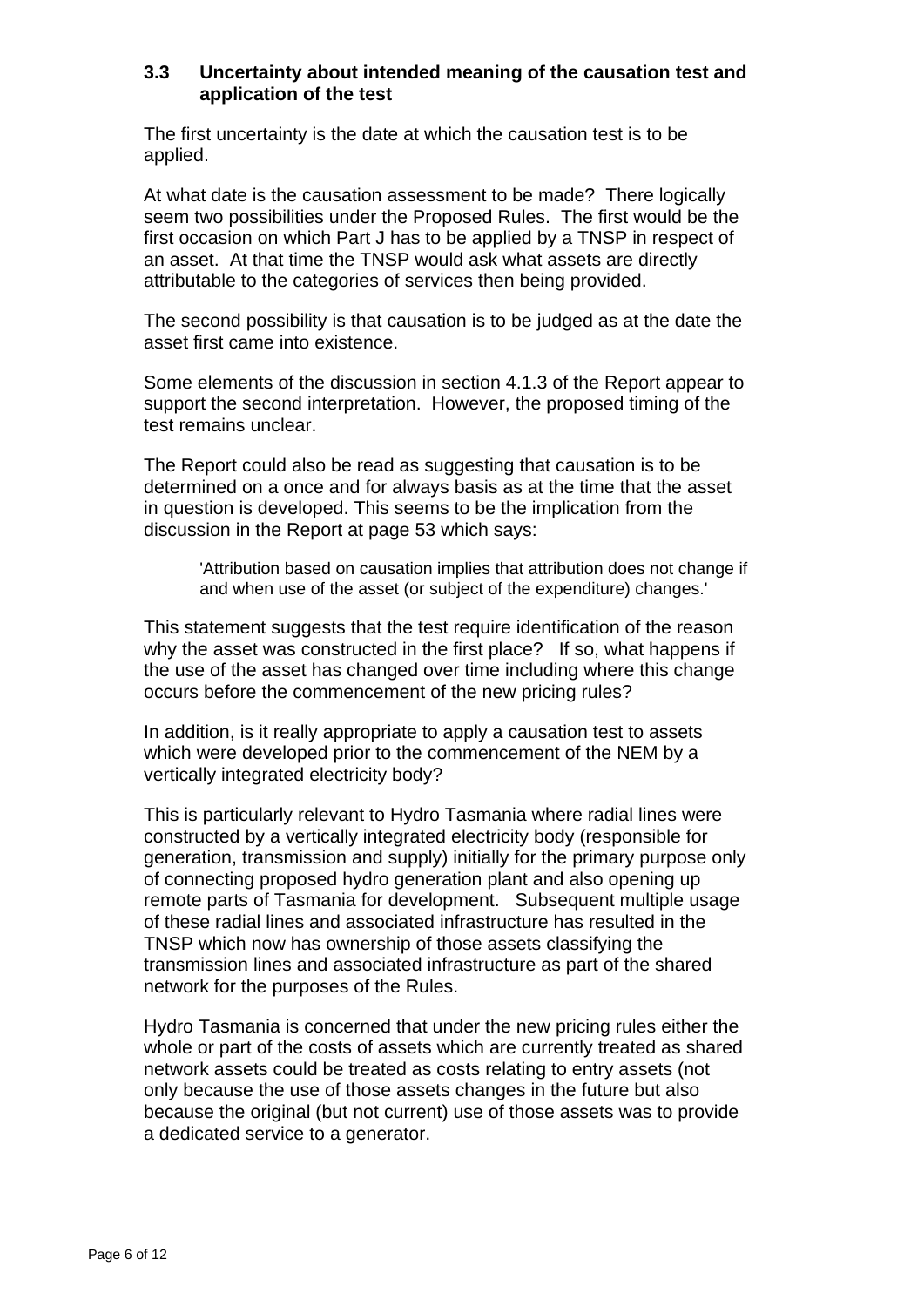By way of illustration, we note that Transend's current *Transmission Pricing Policy* states, that assets relating to a dedicated radial line that were in existence prior to 1 January 2004 and serve both generators and transmission customers shall be allocated to TUOS service.

Hydro Tasmania would be most concerned if the new pricing rules in Part J (and in particular the causation test) mandated or permitted the costs of assets currently treated as part of the shared transmission network to be allocated to *prescribed entry services* in future.

Hydro Tasmania therefore supports insertion in the Proposed Rule (whether by transitional provision or by other amendment of Part J) of an explicit provision which sets down a rule to the following effect: namely, that assets which as at the commencement of the new pricing rules are treated as part of the shared transmission network, or the cost of those assets, may not be attributed after the commencement of the new pricing rules to the provision of *prescribed transmission services* whether by a change of use of those assets or for any other reason.

#### **3.4 Replacement of asset classification test**

One related consequence of the approach taken in the Proposed Rule is that the existing provisions about allocation of categories of transmission system costs in Schedule 6.2 of the Rules have been deleted and have not been replaced by anything definitive principles. Rather, the principles will be developed by the AER.

Hydro Tasmania considers that a number of the principles reflected in Schedule 6.2 for attribution of costs to different categories of services are valuable and should be carried over into the new pricing rules.

## **3.5 Consequences for Hydro Tasmania of causation test**

Regardless of which interpretation of the causation test is intended by the Commission, the result for Hydro Tasmania is likely to be a significant price shock.

If the first approach to causation is taken there is a significant risk for Hydro Tasmania that the TNSP will say that the costs of a range of assets presently regarded by it as providing shared network services are 'directly attributable' on a causation basis to providing entry services on the basis that the usage of those assets is largely to provide entry services to Hydro Tasmania.

If the second approach to causation is taken there is a significant risk for Hydro Tasmania that the TNSP will say that on a causation basis the costs of some assets should be attributed to providing entry services because the reason those assets were first built was to connect new generation plant.

Under either approach entry charges could be expected to significantly increase.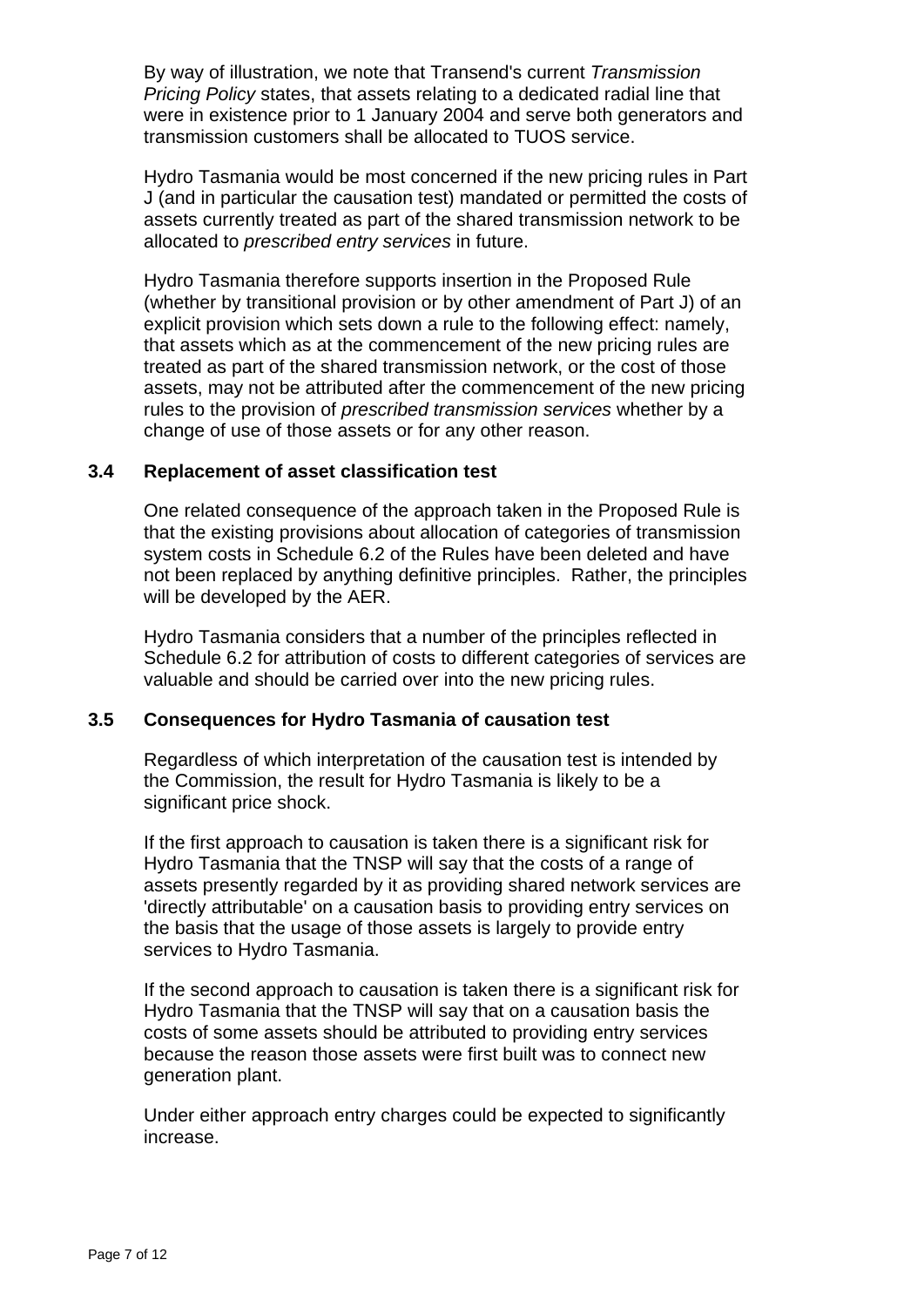## **3.6 Proposal for priority of attribution**

The second issue for Hydro Tasmania is the effect of the "priority ordering" rules which are to be applied through the cost adjustment rules and the definition of the 'stand-alone amount'. In our view this new rule constitutes a clear departure from the current pricing rules and is likely to result in significant increases in connection charges for generators.

The principles for the allocation of the AARR to categories of *prescribed transmission services* in Rule 6A.24.2 requires the adjustment of the *attributable cost share* where a portion of the AARR would be attributable to more than one category of *prescribed transmission services*.

The adjustment rules require that any costs of a *transmission system*  asset or operating and maintenance cost that would otherwise be attributed to the provision of more than one category of services be allocated firstly to the provision of *prescribed entry services* and *prescribed exit services* but only to the extent of the *stand-alone amount*  for those categories of services.

Because the AEMC has created a "priority ordering" of services, within the existing cost allocation structure, it has created a scenario where the classification of assets as 'entry services' could lead to the allocation of all the basic costs of the substation to a generator.

This fails to recognise that most generators connect into shared network existing substations. Under the proposed rule, the cost of the shared network substation are first allocated to the generator or customer, even if the shared network substation previously existed.

This highlights the difficulties of applying this concept retrospectively to connections which were established at a time when the development of the overall power system was controlled by vertically integrated utilities.

## **3.7 Conclusion**

Requiring prices for existing *prescribed entry services* to be determined in this way would not deliver any positive influence on pricing or investment behaviour or ensure that '..the transmission prices provide efficient locational and investment signals to participants' (Report at page 12) because one is dealing with sunk costs and already made investment decisions.

Arguably applying the new pricing rules to existing arrangements (given the potential for price shocks) would also detract from promotion of the NEM objective.

Hydro Tasmania submits below that appropriate re-drafting of the transitional provisions can alleviate these issues so far as it is concerned.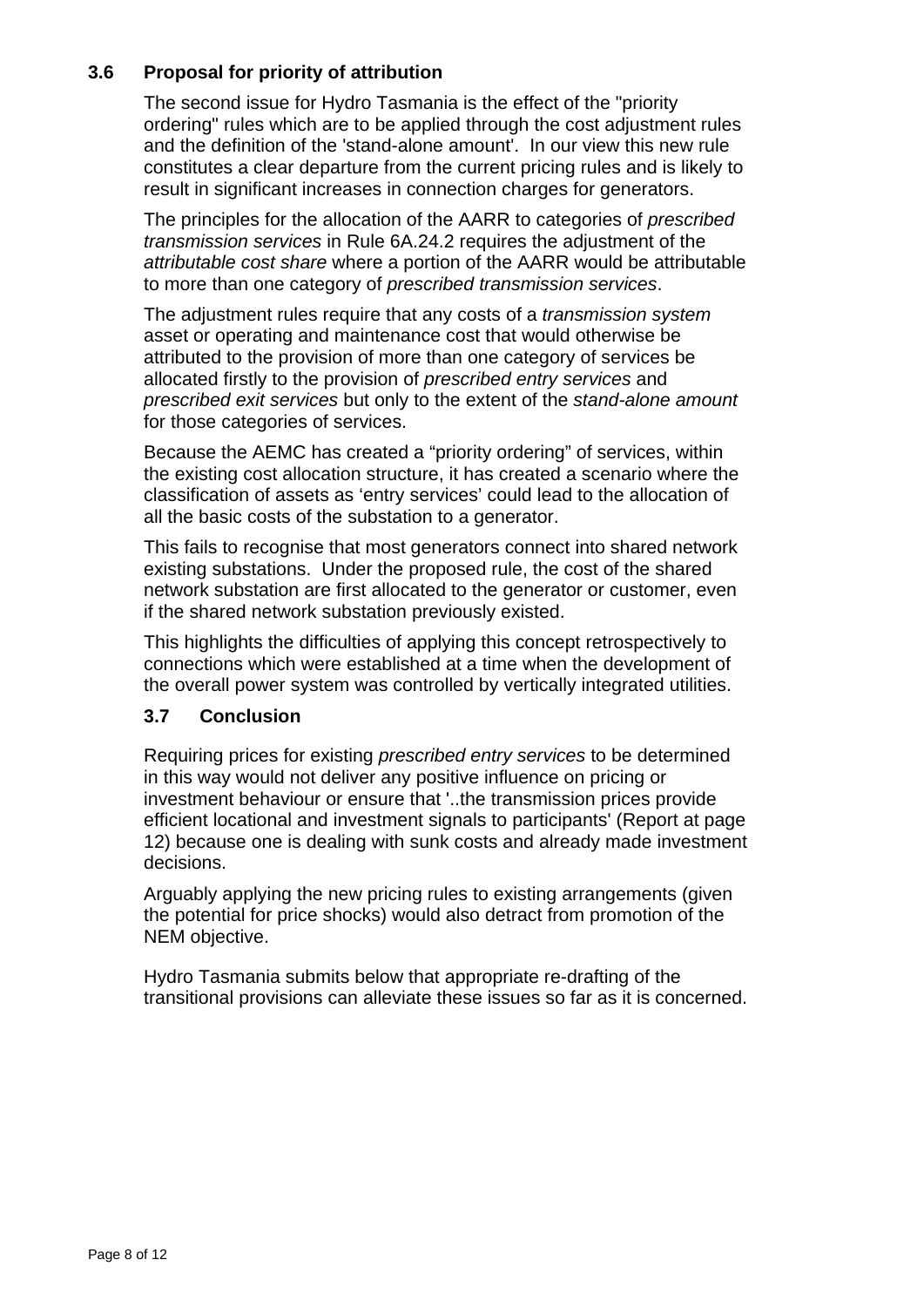#### .**4. Transition to new Part J pricing rules - Transitional and savings provisions**

## **4.1 Introduction**

The Commission has sought comment from interested parties about the transitional provisions in draft Rule 6A.33 and 'any other arrangements that may need transitional support'.

In particular, the Commission has stated (see page 64 of the Report):

'*Finally, the Commission highlights that where pricing for Prescribed Entry and Exit Services is currently determined under the terms of connection agreements entered into on or before 24 August 2006, these Rules do not apply. This and other transitional issues will be implemented as savings and transitional measures and the Commission seeks comment from interested parties as to any other arrangements that may need transitional support*'

Hydro Tasmania understands this to mean that the Commission is seeking views about whether the transitional and savings provisions contained in the Proposed Rule achieve the result which the Report suggests was intended for those provisions, or whether additional transitional arrangements should be put in place.

## **4.2 Practical effect of draft transitional provision**

Draft Rule 6A.33 currently provides:

#### **'Transition to new Part J: Prices for prescribed exit and entry services under existing agreements**

If the terms of a *connection agreement* entered into on or before 24 August 2006, provide for the calculation and determination of prices for services that are *prescribed entry services* or *prescribed exit services* by virtue of the operation of [draft] clause 11.5.11, the prices for those services may continue to be calculated or determined under and in accordance with those agreements despite any requirements of Part J of Chapter 6A.'

If draft Rule 6A.33 remains in this form the practical effect would be that the new pricing rules will apply to the fixing of prices for the grandfathered *prescribed entry services* in many cases, instead of the intended effect of preserving the existing charging methodology for grandfathered *prescribed entry services*. This in turn would result in significant increases in the connection charges for some grandfathered *prescribed entry services*.

This outcome seems clearly inconsistent with the intent expressed in the Report that existing arrangements may be continued despite the enactment of new Part J.

It would also be inconsistent with the important consideration noted in the Report (at page 12) that the rules for transmission pricing should promote good regulatory practice by enhancing '…Stability and predictability - that is, transmission prices should be stable and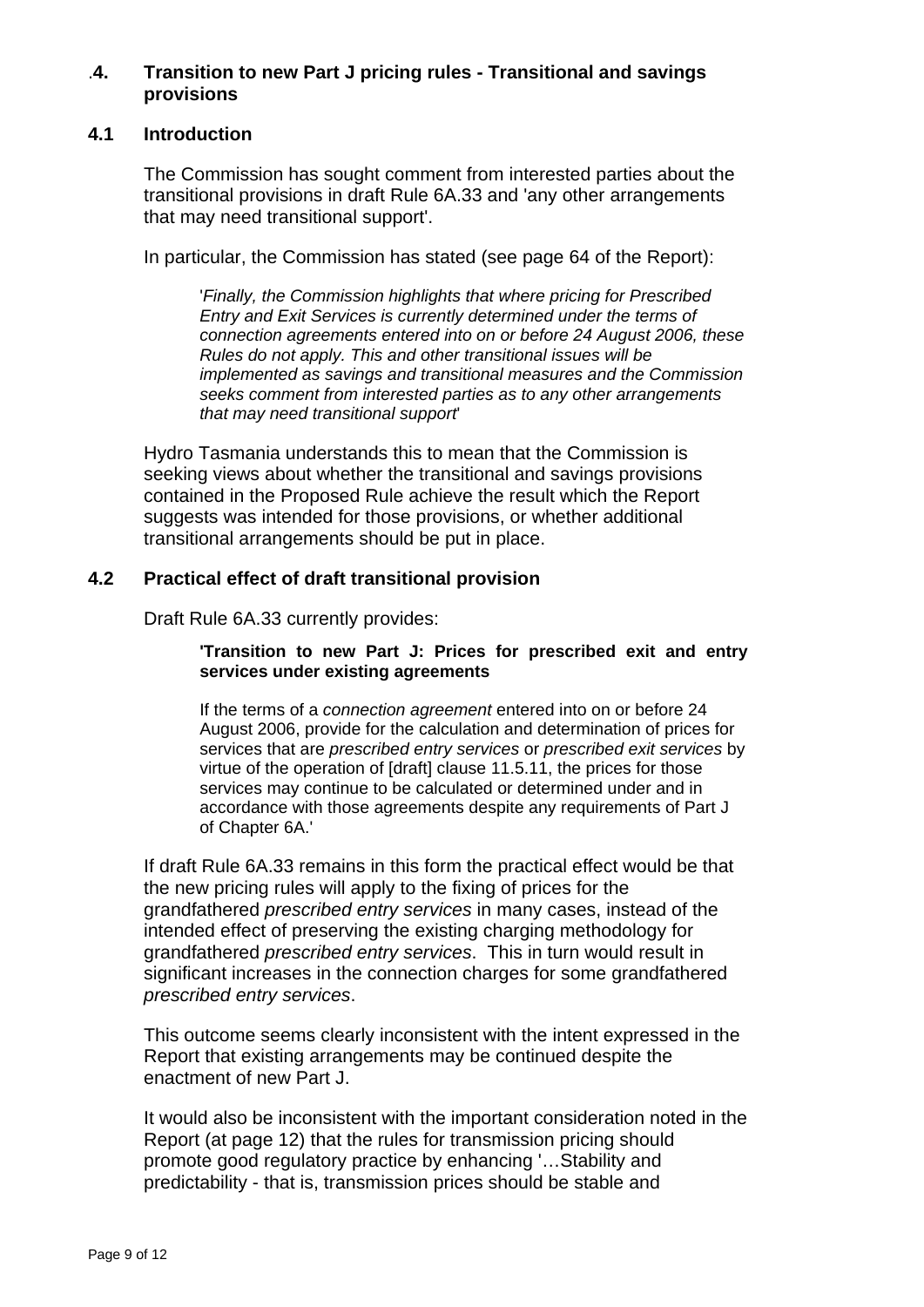predictable enough to enable market participants to make long term decisions'.

Set out below are our reasons for this conclusion.

#### **4.3 Why is draft Rule 6A.33 inadequate?**

The clause applies to pre 24 August 2006 connection agreements which 'provide for the calculation and determination of prices' for *prescribed entry services*.

Hydro Tasmania understands that most (if not all) connection agreements of this type would contain a provision dealing with how the prices for *prescribed entry or exit services* are to be calculated or determined (i.e. at the very least the connection agreement would contain general provisions which describe how the charges are to be determined).

Hydro Tasmania's concern relates primarily to the second part of the transitional provision where it is stated that '…the prices for those services may continue to be calculated or determined under and in accordance with those agreements despite any requirements of Part J of Chapter 6A'.

A potential difficulty would arise (i.e. the stated intention of the transitional provision would not be achieved with a resulting material impact on the relevant transmission network user) where the connection agreement provides for the calculation of transmission charges in accordance with the pricing rules applying under the NER from time to time.

Hydro Tasmania understands that many connection agreements which were established prior to or shortly after the commencement of the NEM contain provisions requiring the relevant TNSP to fix transmission service charges in accordance with the regulatory arrangements applying to the determination of transmission services pricing from time to time.

This approach tended to be adopted for a number of reasons. For example:

- (a) At the time when these connection agreements were established it was still unclear what form the transmission pricing rules would ultimately take (given that chapter 6 of the then NEC was to be reviewed).
- (b) This type of connection agreement was designed to document an existing connection arrangement between pre-existing assets which were constructed when the relevant parties were a vertically integrated entity and without regard to the eventual division of roles under the NEM.
- (c) The content of this type of *connection agreements* was essentially driven by the TNSP who wanted to make sure that it was not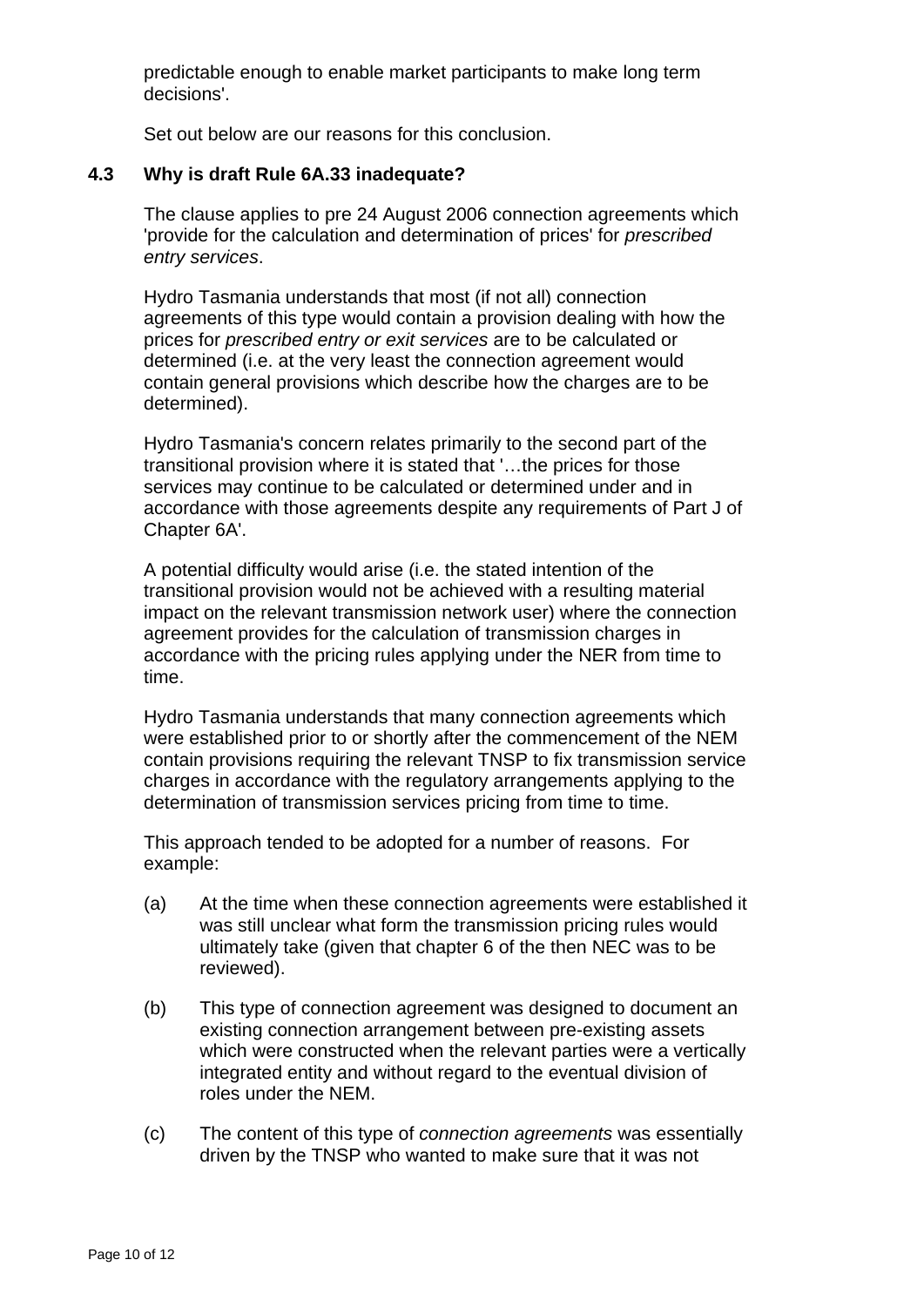locked into a charging regime which was inconsistent with the pricing rules.

The practical effect of Rule 6A.33 (when applied to this type of *connection agreement*) would be to required connection charges to be calculated in accordance with new Part J even though the stated intention of the Proposal Report is to grandfather existing pricing arrangements.

#### **4.4 How should the transitional provision be re-drafted?**

Hydro Tasmania submits that Rule 6A.33 should adopt a 3 fold approach to the calculation of transmission prices for *prescribed entry* and *exit services* under pre 24 August *connection agreement*.

Firstly, if the *connection agreement* provides for some specific method of pricing (i.e. something more than simply applying the pricing provisions of the NER from time to time) then the parties should be free to agree to continue to apply the agreed contractual method for fixing prices.

Secondly, if the parties to the *connection agreement* wish to move to using the new pricing rules in Part J they should be free to elect to do this.

Thirdly, if neither of the first or second situations apply then the fixing of prices for those services should continue to be able to be carried out under the existing pricing rules in the NER as if they remained in force.

This letter only outlines the basic principles which Hydro Tasmania submits should be reflected in the transitional provisions, rather than to provide a fully developed alternative drafting proposal for the Commission's consideration.

That is because there are a number of complicating issues which seem to have not been yet fully addressed in the Report and Proposed Rule.

## **4.5 Other issues with the adequacy of the drafting of Rule 6A.33**

The following issues relating to the interaction between Rule 6A.33 and the remainder of Part J do not appear to be specifically addressed in the Proposed Rule:

(a) What does the statement that that prices 'may continue to be calculated or determined under and in accordance with those agreements' mean?

It appears that the current words will only grandfather the existing prices if the *connection agreement* contains a fully self contained process for fixing prices for such services from time to time. That is most unlikely to be the case for most *connection agreements* covering the provision of *prescribed entry* or *exit services*.

At best, this type of *connection agreement* may include an agreed allocation of *connection service* costs (for the purposes of clause